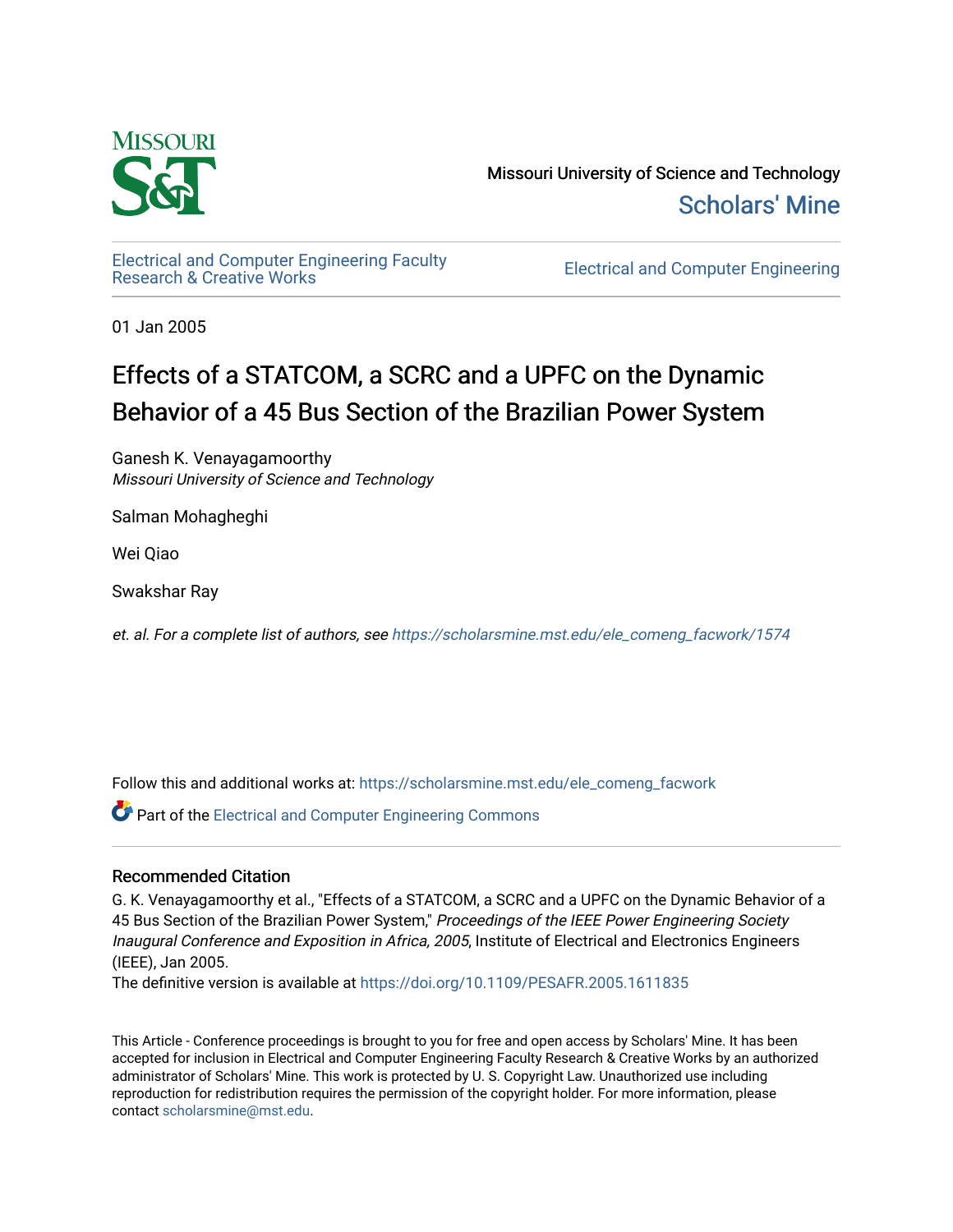# **Effects of a STATCOM, a SCRC and a UPFC on the Dynamic Behavior of a 45 Bus Section of the Brazilian Power System**

<sup>1</sup>G.K. Venayagamoorthy, <sup>2</sup>Y. del Valle, , <sup>2</sup>S. Mohagheghi, <sup>2</sup>W. Qiao, <sup>1</sup>S. Ray, <sup>2,3</sup>R.G. Harley, <sup>4</sup>D.M. Falcao, <sup>4</sup>G.N. Taranto, <sup>4</sup>T.M.L. Assis

<sup>1</sup>Real-Time Power and Intelligent Systems Laboratory Department of Electrical and Computer Engineering University of Missouri-Rolla, MO 65409-0249 USA gkumar@ieee.org

<sup>3</sup> Emeritus Professor, University of Kwa-Zulu Natal, Durban, South Africa

*Abstract – Flexible AC Transmission Systems (FACTS) devices are power electronics based shunt or series devices that are connected to the power network and can improve the system performance and the quality of supply. Application of three types of FACTS devices, a STATCOM, a SCRC and a UPFC, is studied in a 45 bus multimachine power system, as part of the Brazilian power system. The system is exposed to various transient and dynamic disturbances, and the performance of the system reinforced with the FACTS devices is compared with the original system. Simulation results are provided that indicate the effectiveness of these FACTS devices in the overall system behaviour.* 

#### I. INTRODUCTION

A typical power system consists of generators, transformers, transmission lines, switches and active or passive compensators. Such a network is highly nonlinear and non-stationary with various uncertainties associated with it. In practice, the network is prone to various faults and disturbances, such as three phase short circuits, switching on/off shunt loads and/or transmission lines and suchlike. While a strong system can tolerate a fault and move to a new steady state post fault condition as fast as possible, a weak system might suffer from internal instability or poor damping when exposed to transient and dynamic disturbances.

Reinforcing a power system can be done by increasing the voltage level or adding extra transmission lines. However, these solutions require considerable investment and in most cases are not cost effective. *Flexible AC Transmission System* (FACTS) devices can be a solution to these problems. These are power electronics based compensators that can increase the reliability of the system and improve its performance during transient or dynamic disturbances [1].

This paper focuses on the applications of three types of FACTS devices on a large power network: A shunt connected *Static Compensator* (STATCOM), a series connected *Series* 

<sup>2</sup>School of Electrical and Computer Engineering Georgia Institute of Technology Atlanta, GA 30332-0250 USA rharley@ece.gatech.edu

4 Universidade Federal de Rio de Janeiro COPPE- Programa de Engenharia Electrica Rio de Janeiro, Brazil falcao@nacad.ufrj.br

*Capacitive Reactance Compensator* (SCRC), and a *Unified Power Flow Controller* (UPFC). The STATCOM can improve the voltage profile at the point of connection to the network, the SCRC can regulate the active and reactive power flow through the transmission lines, and the UPFC does both.

The multimachine power network considered in this paper (Fig. 1) represents part of the Brazilian power network. It is a 45 bus 10 generator system and has two voltage levels of 525 kV and 230 kV. The generator dynamics are taken into account.

The STATCOM, the SCRC and the UPFC are added to the power network and the system is exposed to various faults and disturbances. Simulation results show the effects of the FACTS devices on the dynamic behavior of such a large power network, and allow a detailed comparison with the uncompensated system. Applying FACTS devices drastically improves the performance of this power network during transient as well as dynamic disturbances.

#### II. MULTIMACHINE POWER SYSTEM

All the generators in Fig. 1 are modeled in detail, with the AVR, exciter, turbine and governor dynamics taken into account. The system is simulated in the PSCAD/EMTDC environment.

The main characteristics of the power system are as follows:

- Two voltage levels of 525 kV and 230 kV,
- 14 transmission lines at 525 kV,
- 41 transmission lines at 230 kV,
- 24 load buses,
- 7 buses with shunt compensation,
- Total installed capacity of 8,940 MVA.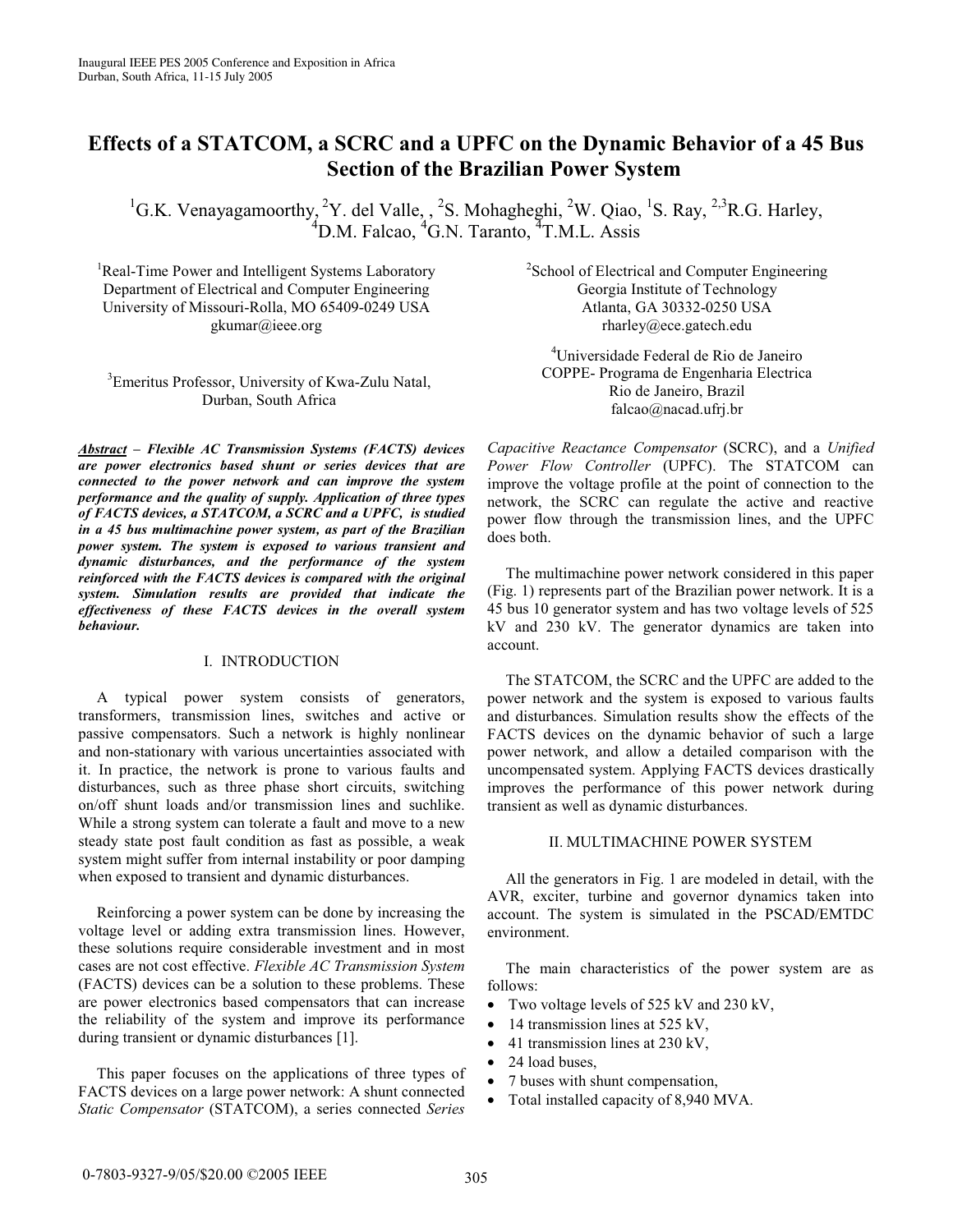

Fig. 1. One line diagram of the 45 bus 10 machine section of the Brazilian power system.

#### III. FACTS DEVICES

It is known that the power transfer limit and the quality of supply can be drastically improved by insertion of voltage or current into a power system. This can be achieved by use of power electronics switches and converters. The technology is called Flexible AC Transmission System (FACTS) [1]-[3].

FACTS devices are usually classified into two groups depending on how they generate reactive power:

- Devices which have an inductor or a capacitor as reactive elements being controlled by power electronic switches, e.g. *Static Var Compensator* (SVC), *Thyristor Controlled Series Capacitor* (TCSC),
- Devices in which the reactive power producer is the power electronic converter itself. These devices do not have any capacitors or inductors as reactive power elements. The STATCOM, SCRC and UPFC belong to this category.

According to their application, FACTS devices can be categorized as shunt compensators, series compensators or both shunt-series compensators. Each type of FACTS device has a different impact on the overall system performance [4] (Table I.).

| Application                | Shunt<br><b>FACTS</b><br><b>Devices</b> | <b>Series FACTS</b><br><b>Devices</b> | <b>UPFC</b> |
|----------------------------|-----------------------------------------|---------------------------------------|-------------|
| Voltage Control            | High                                    | Low                                   | High        |
| Load Flow Control          | Low                                     | Medium                                | High        |
| <b>Transient Stability</b> | Low                                     | High                                  | High        |
| <b>Oscillation Damping</b> | Medium                                  | High                                  | High        |

#### Table I. Impact of FACTS devices on system performance.

#### *A. Static Compensator (STATCOM)*

A STATCOM, also known as a Static Condenser or Advanced SVC, is a shunt FACTS device which is connected to the network in parallel and can control the voltage at the point of connection to the network by injecting reactive power to the network or drawing reactive power from it. The schematic diagram of a STATCOM is shown in Fig. 2. It is an inverter which is connected to the power system through a step up transformer. Ideally a STATCOM should only inject reactive power to the system, and the active power exchange with the network should on average be almost zero (except for a small quantity to compensate for the internal losses).

Two types of STATCOMs are mainly used based on the inverter type: voltage sourced inverter (VSI) STATCOM and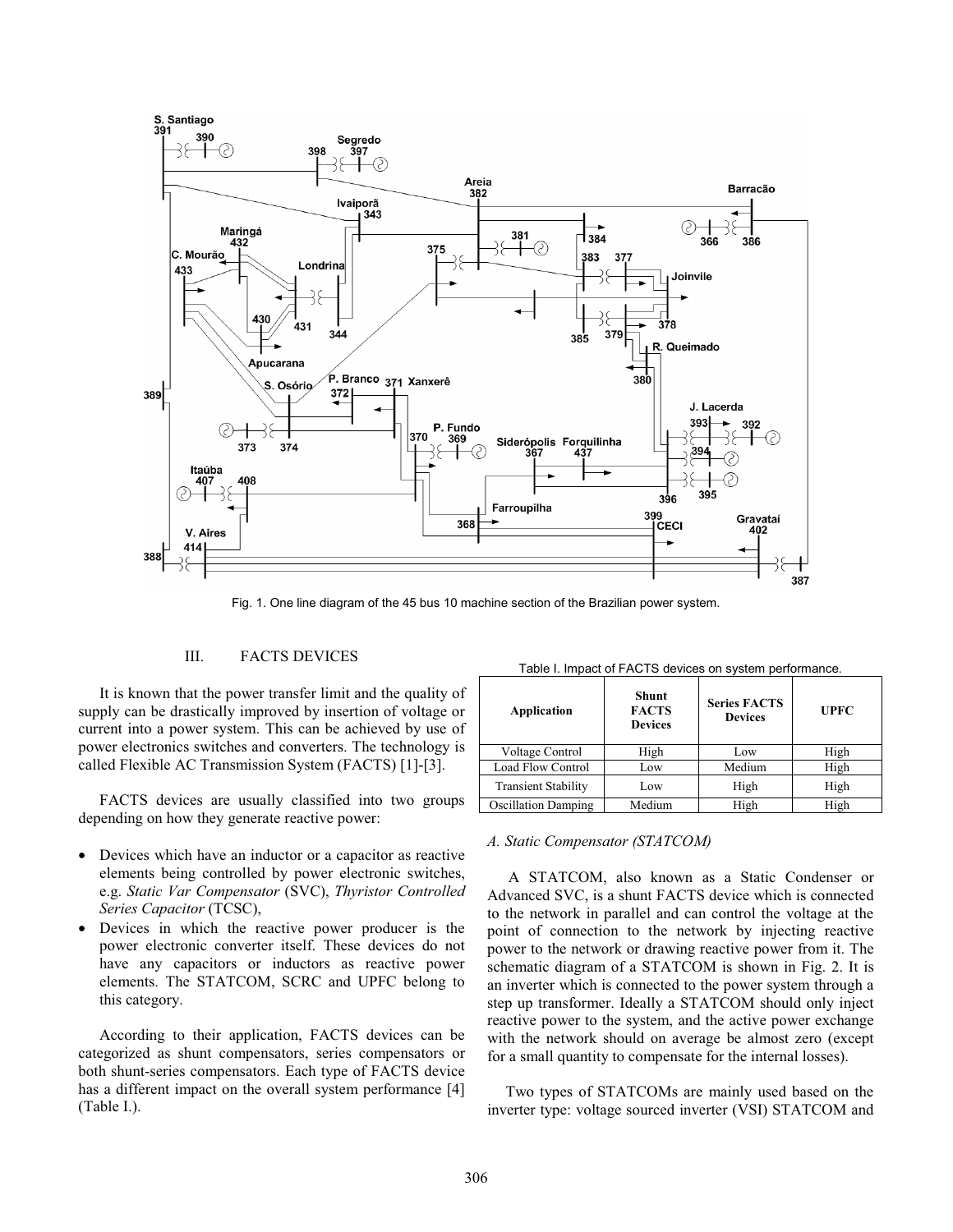current sourced inverter (CSI) STATCOM. There can also be a third type, a STATCOM that is composed of both VSI and CSI inverters in order to reduce switching losses and harmonic distortions simultaneously [5]. A VSI STATCOM is considered in this study.



Fig. 2. Schematic diagram of a STATCOM controller.

In theory the DC link capacitance of the STATCOM can be very small since its magnitude does not play a significant role in the steady state fundamental frequency reactive power generation. However in practice, a larger capacitor may be needed in order to reduce DC link voltage ripple and improve the performance under system unbalanced conditions [6].

Various papers have been published, which propose linear or nonlinear control schemes for a STATCOM [7]-[9]. The method used in this paper is based on the control scheme suggested by [7]. Figure 2 shows the schematic diagram of the proposed controller. The line voltage error ∆*V* and DC link voltage  $\Delta V_{dc}$  are passed through two PI controllers, which in turn generate the control signals  $\Delta e_d$  and  $\Delta e_a$  respectively. These values in turn determine the inverter modulation index and phase shift:

$$
m_a = \frac{\sqrt{\Delta e_d^2 + \Delta e_q^2}}{V_{dc}},
$$
  
\n
$$
\alpha = \cos^{-1}(\frac{\Delta e_d}{\sqrt{\Delta e_d^2 + \Delta e_q^2}}).
$$
\n(1)

#### *B. Series Capacitive Reactance Compensator (SCRC)*

A SCRC is a series FACTS device which is connected in series with the transmission line and injects a controllable voltage perpendicular to the line current of the power network (Fig. 3). This is equivalent to providing a controllable capacitive compensation, which is independent of the line current. Moreover, a SCRC with a properly designed external controller is capable of improving the damping of the low frequency power oscillations in a power network.



Fig. 3. Schematic diagram of the SCRC internal controller.

The schematic diagram of the SCRC internal control scheme is shown in Fig. 3. The main objectives are ensuring that the injected controllable voltage at the AC terminal of the inverter remains in quadrature with the transmission line current at steady state, as well as keeping the DC link voltage of the inverter constant during steady state. The detailed description of the internal controller appears in [12].

By extending the original work of Ooi *et al* [10] for a SCRC based on the voltage sourced PWM converter, Rigby and Harley reported an improved internal control scheme for the SCRC [11]. They also proposed a power oscillation damping scheme by applying a properly designed conventional external linear controller (CONVEC) to the SCRC (Fig. 4) [12].



Fig. 4. Schematic diagram of the SCRC external controller.

The objective of the CONVEC is to damp out the transient power oscillations of the system. It is based on the fact that by varying the amount of the series capacitive compensating reactance  $X_c$  in a transmission line and therefore the total line reactance, it is possible to control the transient imbalances between the electrical output power and the mechanical input power. These two values are responsible for the low frequency power oscillations [1],[13]. It was reported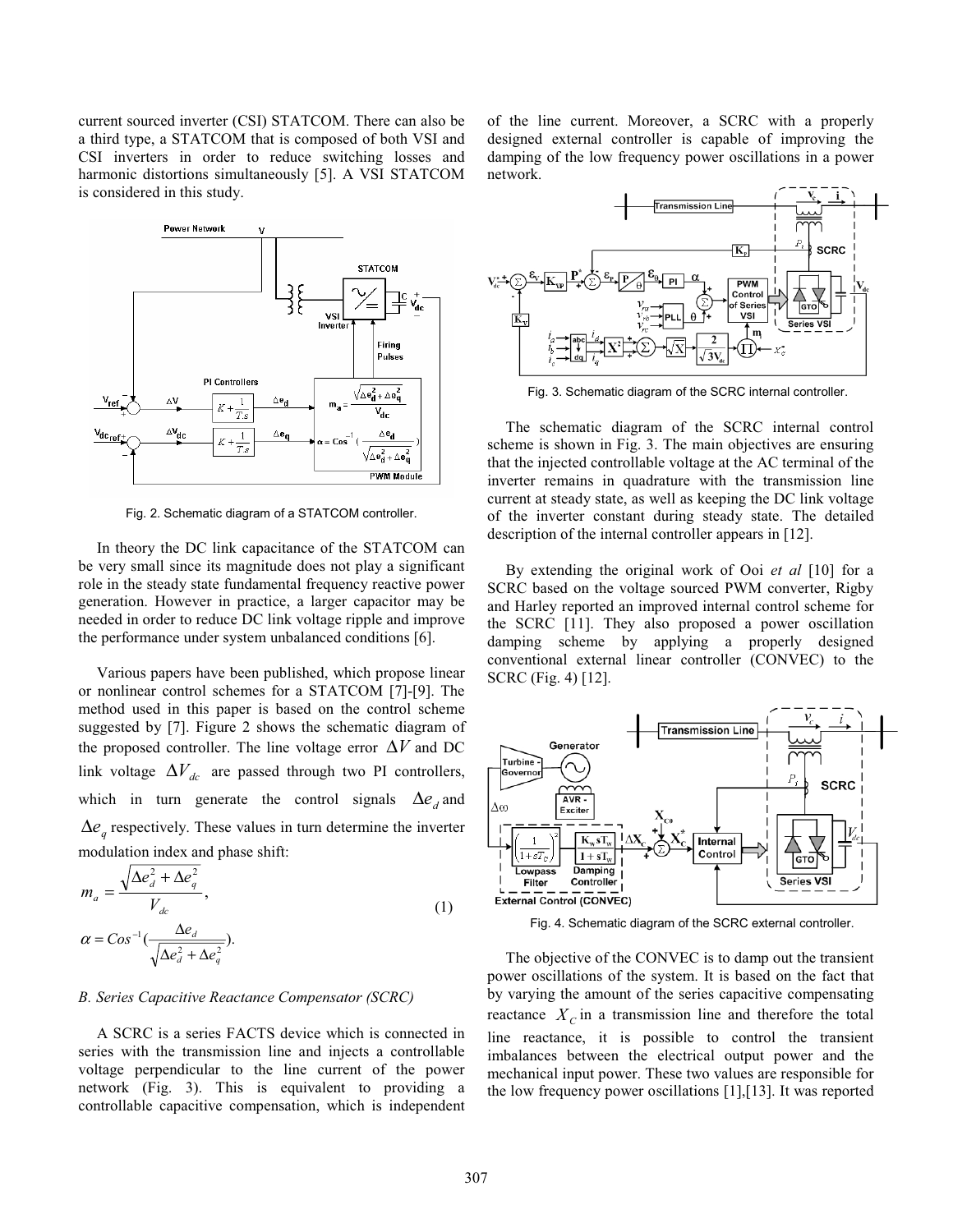in [12] that the speed deviation of a generator  $\Delta \omega$  can be used to produce a supplementary control signal Δ*X*<sub>*C*</sub> for external control (Fig. 4). This supplementary signal is then added to a steady state fixed setpoint value  $X_{C0}$  to form the total command signal for the compensating series reactance  $X_C^*$  at the input of the SCRC internal reactance.

#### *C. Unified Power Flow Converter (UPFC)*

The UPFC is the most versatile of the FACTS devices. A UPFC connected to a transmission line can provide control over the real and reactive power flow in the line, voltage control in the shunt bus and damping control to the power flow oscillations [1].

A UPFC is composed of a three phase dual inverter (Fig. 5) which can operate in both directions as needed ("4 quadrant"). Capacitors are connected across the DC bus to reduce the ripple in the rectified voltage as well as to provide constant voltage support for short duration disturbances. Each *Gate Turn-off Thyristor* (GTO) is triggered in a controlled manner according to the need for real and reactive power in the transmission line. As it is preferable and less expensive to use GTOs with lower voltage ratings than the transmission line voltages, both the series and the shunt branches of the UPFC are connected to the power network through step down transformers.



Fig. 5. Schematic diagram of a UPFC controller.

The principle of operation of the UPFC is based on the fact that the real and reactive power can be adjusted by adjusting the voltage magnitude and angle differences between two nodes. The voltage of the node where the series transformer is connected is changed by adding a small voltage in series with the line voltage, while the voltage of the sending end bus is maintained by injecting reactive support through the shunt transformer. The magnitude and phase angle of the injected voltage with respect to the sending end bus voltage are controlled to deliver specified real and reactive power through the transmission line [7].

#### *Shunt Branch Control:*

Control of the shunt inverter is similar to the STATCOM control and is achieved by varying the direct and quadrature components of the shunt inverter voltage. The shunt bus voltage can be controlled using the direct voltage component  $\Delta E_{dsh}$ , while the DC bus voltage as well as the reactive power injection can be controlled using the quadrature component of the shunt inverter  $\Delta E_{\text{ash}}$ . The modulation index  $m_{sh}$  and the inverter phase shift angle  $\alpha_{sh}$ for PWM control is therefore calculated as in (2):

$$
m_{sh} = \frac{\sqrt{\Delta E_{dsh}^2 + \Delta E_{qsh}^2}}{V_{dc}},
$$
  
\n
$$
\alpha_{sh} = \tan^{-1}(\frac{\Delta E_{qsh}}{\Delta E_{dh}}),
$$
\n(2)

A simplified structure of the UPFC shunt branch controller is shown in Fig. 5, details of which can be found in [7].

#### *Series Branch Control:*

For the series inverter, the decoupled direct and quadrature component control is used in order to generate the PWM signal [7]. The basic concepts and the formula for deriving the inverter modulation index and the output phase shift are similar to the shunt branch control. For the series inverter the direct axis voltage injection component ( $\Delta E_{ds}$ ) is generated from the reactive power error (deviation from the setpoint) while the quadrature component  $(\Delta E_{qs})$  is generated from the real power error (deviation from the setpoint). The modulation index  $m_s$  and phase shift angle  $\alpha_s$  is then calculated using (3). The simplified PI control scheme is shown in Fig. 5.

$$
m_s = \frac{\sqrt{\Delta E_{ds}^2 + \Delta E_{gs}^2}}{V_{dc}},
$$
  
\n
$$
\alpha_s = \tan^{-1}(\frac{\Delta E_{gs}}{\Delta E_{ds}})
$$
\n(3)

#### IV. SIMULATION RESULTS

The three FACTS devices are installed at different locations in the power network and the performance of each FACTS device is evaluated during the transient and dynamic disturbances, with the other two devices deactivated. The power system is first simulated in the PSCAD/EMTDC environment in order to reach the steady state.

#### *A. Case Study 1- STATCOM*

After completing the load flow analysis on the power system in Fig. 1, it was observed that the bus 378 (Joinvile) has the lowest voltage in the network. Moreover, there are several transmission lines and shunt loads that are connected to it. A STATCOM is connected to this bus (Fig. 6) in order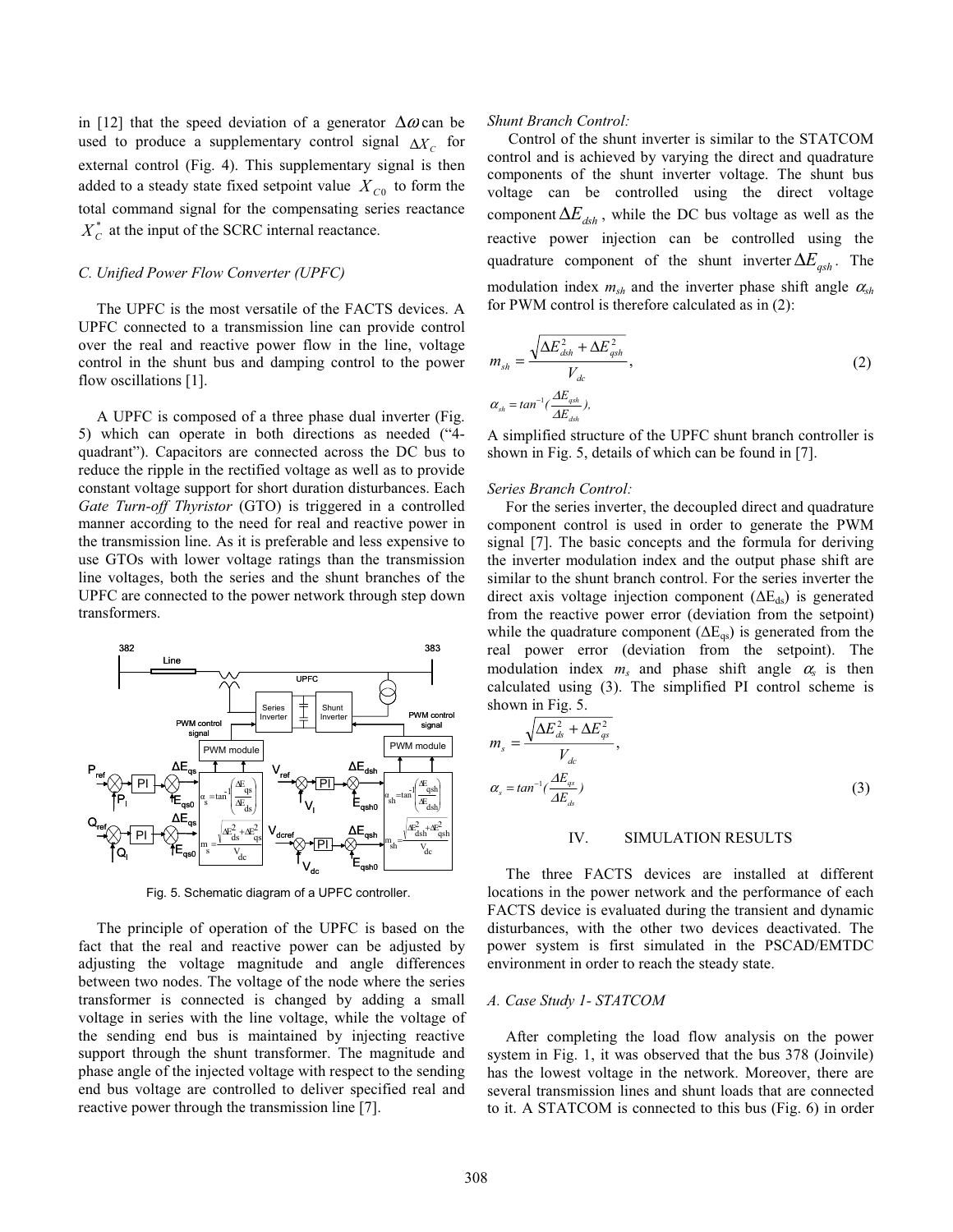to control the voltage during the dynamic disturbances and improve the voltage stability. The system is first initialized without the STATCOM. After 100 seconds of steady state the STATCOM is activated with its voltage reference set so that it can maintain the steady state voltage at bus 378.



Fig. 6. STATCOM connected to the multimachine power system.

In the first transient test, the two transmission lines between the buses 378 and 379 are disconnected after 111 seconds of steady state. Figure 7 shows the rms voltage at bus 378 with and without the STATCOM installed. Clearly the uncompensated system suffers from a voltage drop, whereas the reinforced system manages to maintain its steady state voltage.



Fig. 7. Voltage at bus 378 (Fig. 1) when two transmission lines are disconnected.

The two transmission lines are now reconnected to the system and 11 seconds later a shunt load of 110 MVA with a lagging power factor of 0.91 is then switched on to bus 378. Figure 8 shows the line voltage and clearly indicates that the STATCOM is able to return the voltage to the steady state value, while the uncompensated system experiences a

significant voltage drop. Figure 9 shows the reactive power injected by the STATCOM into the network during switching on the 110 MVA load.



Fig. 8. Voltage at bus 378 (Fig. 1) when a shunt load is switched on.



Fig. 9. Reactive power injected by the STATCOM when a shunt load is switched on.

Another possible location for installing the STATCOM can be on either one of the buses 430 to 433, due to the fact that several transmission lines and shunt loads are connected to these buses and they are relatively far from the other generating units. Similar results can be obtained by placing the STATCOM in any of these locations.

#### *B. Case Study 2- SCRC*

The section of the power network which consists of buses 375 to 380 is rather weak compared to the other parts of the system. This is the area where a large amount of load is concentrated, all of them being served by only three transmission lines 382-383, 382-384 and 375-378. Having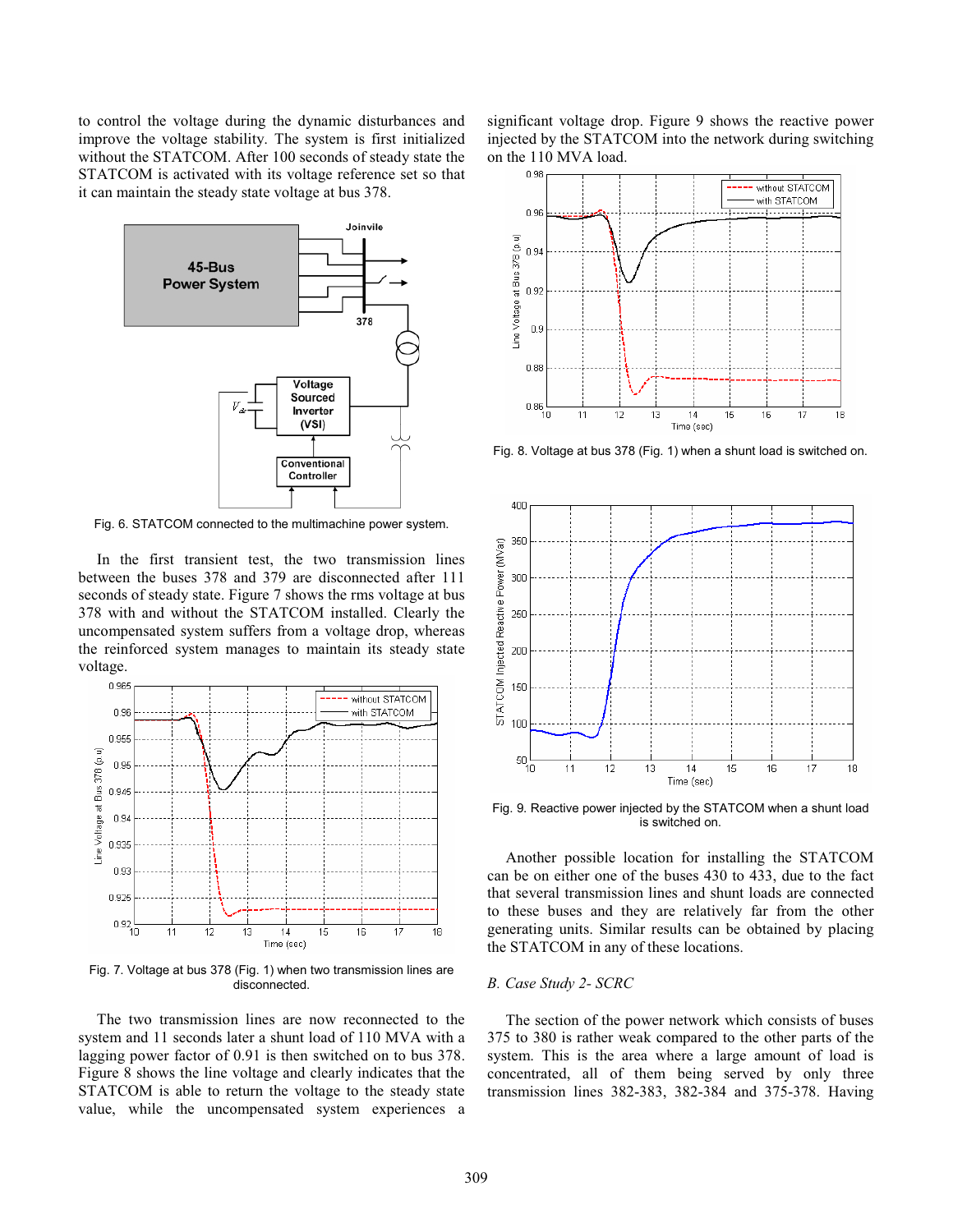either one of these lines disconnected after a short circuit can cause a severe disturbance to the whole system.

Therefore a SCRC (with external and internal controllers) is placed on the transmission line between the buses 382 (Areia) and 383 (Curitiba). Insertion of the SCRC in this location helps regulate the power flowing through these two transmission lines. In addition, it can significantly improve the power oscillation damping of most of the generators around this area, especially when a three-phase short circuit occurs in the load area. For the external control part (CONVEC in Fig. 10), the speed deviations of the synchronous generator at bus 373 is needed.



Fig. 10. SCRC connected to the multimachine power system.

Each generator phase angle is compared with the reference generator at bus 397 (Segredo). By applying 300 ms three phase short circuit tests at different locations in the above mentioned area, large low frequency power oscillations are observed at buses 369, 373, 392, 394, 395 and 407. Since the generator at the bus 373 has the largest power rating among the other generators in that area, its speed deviation is used as the input applied to the SCRC external controller. The speed deviation is passed through two first order low pass filters and a damping controller (consisting of a proportional gain and a washout filter) to form a supplementary control signal for the internal controller (Fig. 4).

After the 45 bus power system is initialized and reaches steady state, the SCRC with a set point value of  $X_{C0} = 25$ ohms is applied to the system at 100 seconds, in order to provide a 33% capacitive reactance compensation. Figure 11 shows the line 382-383 current in phase A. It can be seen that the capacitive compensation by the SCRC increases the line current and therefore the transmitted active power.

In order to evaluate the impact of the SCRC on the transient stability of the system, a 300 ms three phase short circuit is applied to line 382-383 (next to bus 383) at 120 seconds. After that the line is disconnected from the network. Figure 12 shows the phase difference  $\delta_{373, 397}$  between the generator bus 373 and the reference bus 397. The results indicate the impact of the SCRC with and without the external controller. Clearly, the damping control of the low frequency power oscillations by the CONVEC during the post-fault transient is more efficient than that of the SCRC without the external controller.



Fig. 11. Capacitive reactance compensation by the SCRC- line 382- 383 current in phase A.



Fig. 12. Phase different  $\delta_{\frac{373}{,}397}$  during a 300 ms three phase short circuit test.

#### *C. Case Study 3- UPFC*

Load flow analysis indicates that bus 378 (Joinvile) is a weak bus in the system that needs local Var compensation due to support the low voltage condition. Any of the transmission lines connected to bus 378 could be a suitable location for the UPFC for Var compensation; however, in that case no generator damping control would be achieved by the introduction of the UPFC as there is no generator nearby. Therefore, the UPFC is connected between buses 382 and 383 in the 45-bus power system. The shunt branch of the UPFC is connected to bus 383 (Fig. 13) to provide voltage support at bus 378. Also, the series branch can control the real and reactive power flow in the transmission line between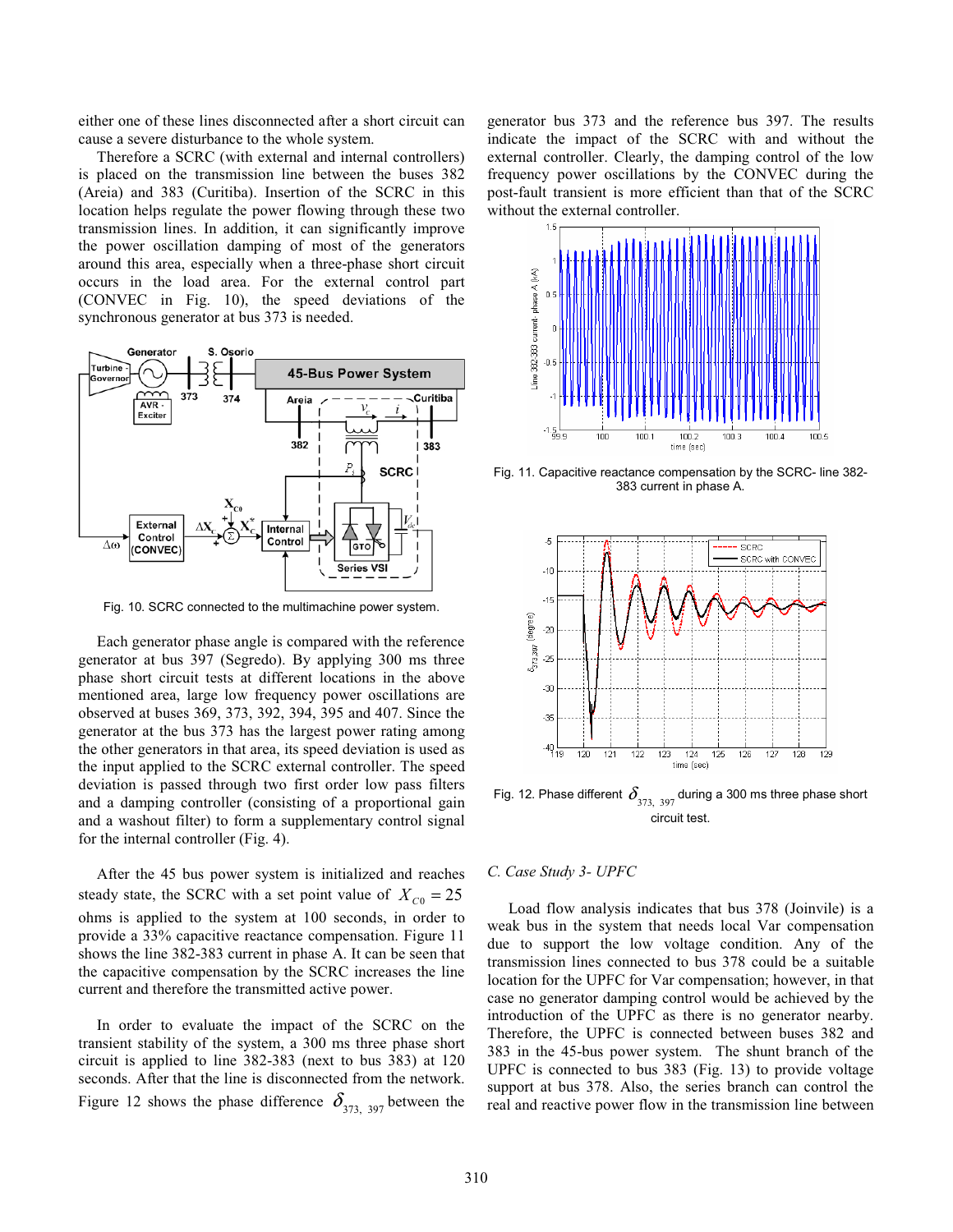bus 382 and 383, thereby providing some damping control to the generator connected to the bus 381 during transient disturbances (Fig. 13).



Fig. 13. UPFC connected to the multimachine power system.

Figure 14 shows the results when the reference value for the active power flow through the transmission line 382-383 is changed from 700 MW to 800 MW. In another test, the reactive power reference of the UPFC is changed from 0 to 50 MVar. The corresponding result is shown in Fig. 15.



Fig. 14. Active power flow through the transmission line 382-383.



Fig. 15. Active power flow through the transmission line 382-383.

In a further test, a *150* ms three phase short circuit is applied to the system on bus 385. Figure 16 shows the transmission line damping with and without the UPFC in the system. It can be seen that the UPFC improves the damping of the low frequency power oscillations in the transmission line. This in turn can help the damping of the speed deviations of the closest generators.



Fig. 16. Active power flow through the transmission line 382-383 during a three phase short circuit.

#### V. CONCLUSION

FACTS devices are power electronics based reactive compensators that are connected to the power network and are capable of improving the system dynamic/transient performance and the quality of supply. A large power system (45 bus 10 generator system) is considered in this study as a part of the Brazilian power network. Three different FACTS devices have been added to this network and their impacts on the system performance are analyzed: a STATCOM, a SCRC and a UPFC.

A STATCOM is a shunt FACTS device that is connected to the network in parallel and can control the voltage at the point of connection to the system. While STATCOM has little effect on the damping control of the system, it is extremely efficient in controlling the voltage. Simulation results are shown that indicate that the performance of the system after installing the STATCOM is drastically improved during disturbances such as switching on/off a transmission line or a shunt load. The STATCOM manages to maintain the steady state voltage, while the uncompensated system would suffer from a permanent voltage drop.

A SCRC is a series FACTS device that can control the power flow through the transmission line. Such a device is added to the system and the simulation results provided indicate that the SCRC can control the power flow through